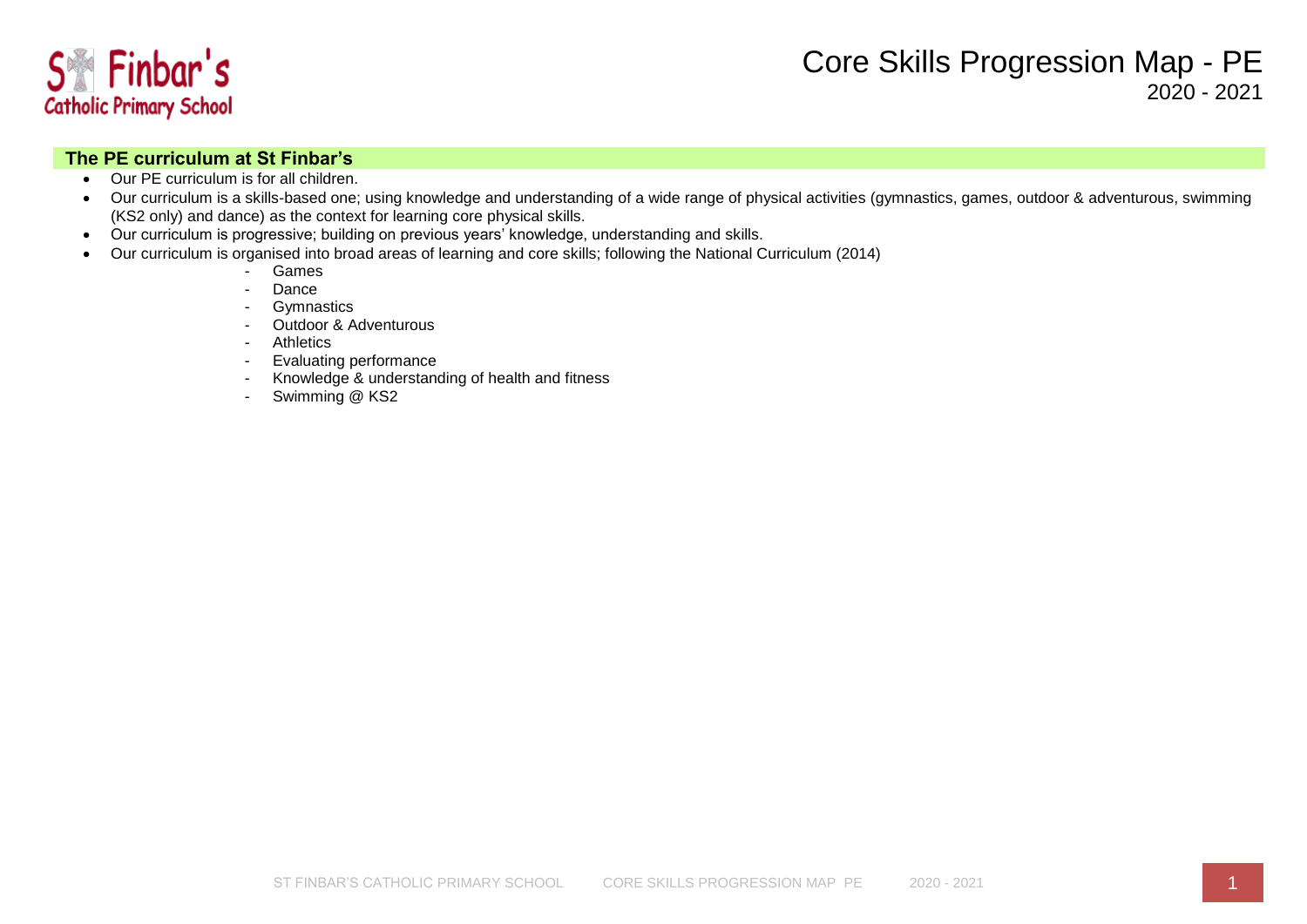| <b>Core skills</b>                                    | <b>Year-group End-of-Year Expectations</b>                                                                                                            |                                                                                                                                                                                                                                                     |                                                                                                                                                      |                                                                                                                                                                                                                                                                                                                                                                                                  |                                                                                                                                                                                                                                                                                                                       |                                                                                                                                                                                                                                |                                                                                                                                                                                                                                                                                                                               |  |
|-------------------------------------------------------|-------------------------------------------------------------------------------------------------------------------------------------------------------|-----------------------------------------------------------------------------------------------------------------------------------------------------------------------------------------------------------------------------------------------------|------------------------------------------------------------------------------------------------------------------------------------------------------|--------------------------------------------------------------------------------------------------------------------------------------------------------------------------------------------------------------------------------------------------------------------------------------------------------------------------------------------------------------------------------------------------|-----------------------------------------------------------------------------------------------------------------------------------------------------------------------------------------------------------------------------------------------------------------------------------------------------------------------|--------------------------------------------------------------------------------------------------------------------------------------------------------------------------------------------------------------------------------|-------------------------------------------------------------------------------------------------------------------------------------------------------------------------------------------------------------------------------------------------------------------------------------------------------------------------------|--|
|                                                       | R                                                                                                                                                     | Y1                                                                                                                                                                                                                                                  | Y2                                                                                                                                                   | Y3                                                                                                                                                                                                                                                                                                                                                                                               | Y4                                                                                                                                                                                                                                                                                                                    | Y <sub>5</sub>                                                                                                                                                                                                                 | <b>Y6</b>                                                                                                                                                                                                                                                                                                                     |  |
| <b>Dance</b><br>$\left(\mathsf{D}\right)$             | Use space safely<br>Use bodies to imitate<br>motifs from stories/<br>topics such as animals,<br>trees etc.<br>Respond with bodies to<br>imitate music | Put together two or<br>more moves to<br>create a short dance<br>sequence based on<br>familiar motifs<br>Show rhythm in<br>movement and linked<br>movements<br>Can recognise how<br>their body feels after<br>exercise<br>Can discuss dance<br>ideas | Copy and explore<br>basic body patterns<br>and movements<br>Vary dynamic levels,<br>speed and direction<br>Perform with control<br>and co-ordination | Continue to develop<br>skills of performing<br>with control and co-<br>ordination<br>Improve freely on<br>own and with a<br>partner $-$ using a<br>range of stimuli and<br>music to interpret<br>Translate ideas from<br>a variety of stimuli<br>into movement, with<br>a partner or solo<br>Compare, develop<br>and adapt movement<br>and motifs to create<br>longer dances in<br>small groups. | Translate ideas from<br>a variety of stimuli<br>(music, topic,<br>vocabulary) into<br>sequences of<br>movement<br>Compare and<br>develop and adapt<br>movement and<br>motifs to create<br>longer dances in<br>larger groups using<br>co-operative skills<br>Use dance<br>vocabulary to<br>compare and<br>improve work | Demonstrate<br>precision, control and<br>fluency in response<br>to stimuli<br>Vary dynamics and<br>develop actions with<br>a partner or as part<br>of a group<br>Continually<br>demonstrate rhythm<br>and spatial<br>awareness | Be creative and<br>imaginative in<br>composing own<br>dances<br>Show controlled<br>movement with<br>expresses emotion<br>and feeling<br>Perform and create<br>motifs in a variety of<br>dance styles with<br>accuracy and<br>consistency<br>Select and use a<br>wide range of<br>compositional skills<br>to demonstrate ideas |  |
| <b>End of Key</b><br><b>Stage</b><br>expectations (D) | <b>EYFS</b>                                                                                                                                           | <b>Key Stage 1</b>                                                                                                                                                                                                                                  |                                                                                                                                                      | <b>Key Stage 2</b>                                                                                                                                                                                                                                                                                                                                                                               |                                                                                                                                                                                                                                                                                                                       |                                                                                                                                                                                                                                |                                                                                                                                                                                                                                                                                                                               |  |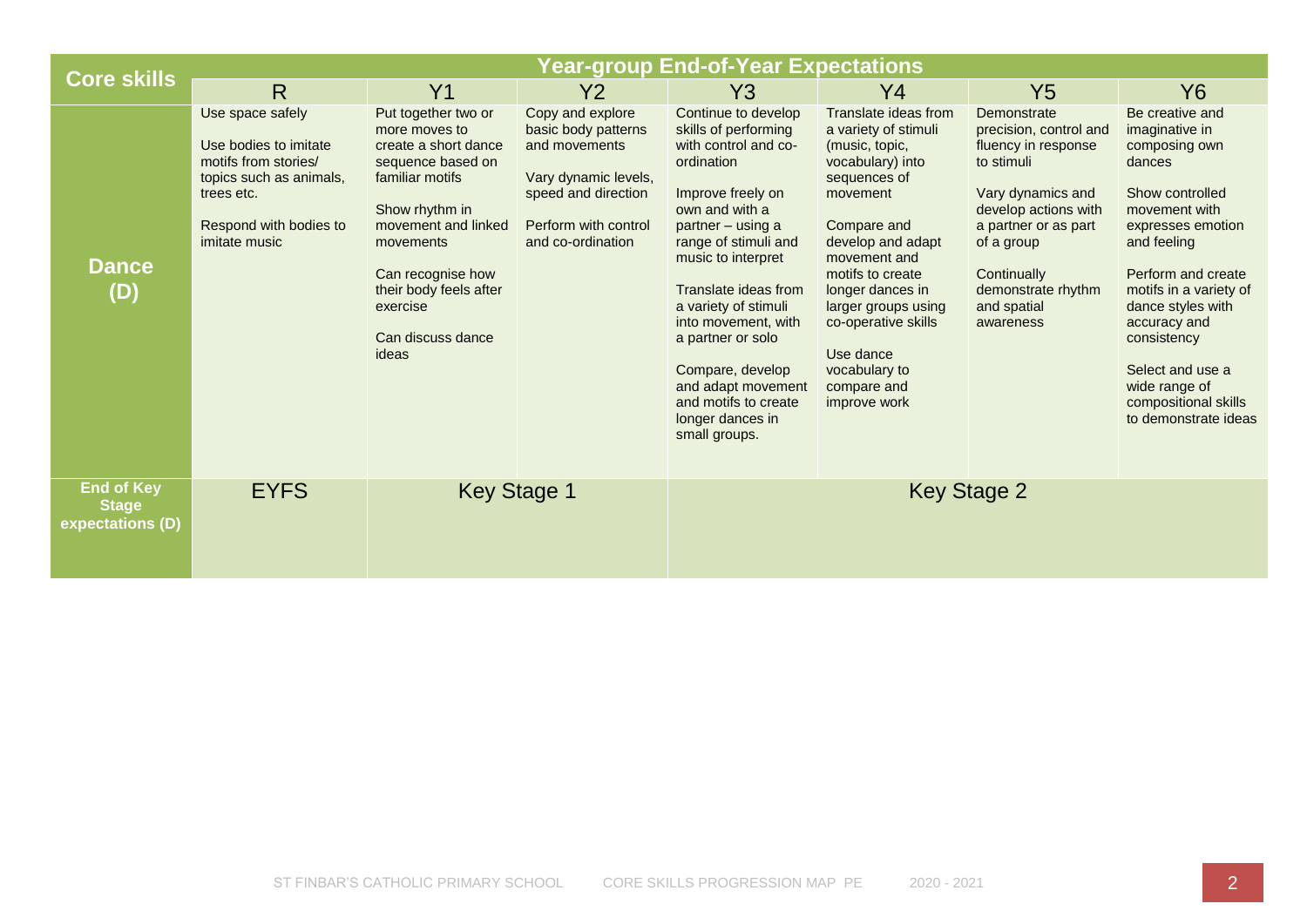| <b>Core skills</b>                                        | <b>Year-group End-of-Year Expectations</b>                                                                                                                                                                        |                                                                                                                                                                                                                                                                                                                                                                                                                                                                                                                                                                              |                                                                                                                                                                                                                                                                                                                                                                                                                                                     |                                                                                                                                                                                                                                                                                                                                                                                                                                                                        |                                                                                                                                                                                                                                                                                                                                                                                                                                                                                                                   |                                                                                                                                                                                                                                                                                                                                                                                                                                                                                                                                                                                     |                                                                                                                                                                                                                                                |  |
|-----------------------------------------------------------|-------------------------------------------------------------------------------------------------------------------------------------------------------------------------------------------------------------------|------------------------------------------------------------------------------------------------------------------------------------------------------------------------------------------------------------------------------------------------------------------------------------------------------------------------------------------------------------------------------------------------------------------------------------------------------------------------------------------------------------------------------------------------------------------------------|-----------------------------------------------------------------------------------------------------------------------------------------------------------------------------------------------------------------------------------------------------------------------------------------------------------------------------------------------------------------------------------------------------------------------------------------------------|------------------------------------------------------------------------------------------------------------------------------------------------------------------------------------------------------------------------------------------------------------------------------------------------------------------------------------------------------------------------------------------------------------------------------------------------------------------------|-------------------------------------------------------------------------------------------------------------------------------------------------------------------------------------------------------------------------------------------------------------------------------------------------------------------------------------------------------------------------------------------------------------------------------------------------------------------------------------------------------------------|-------------------------------------------------------------------------------------------------------------------------------------------------------------------------------------------------------------------------------------------------------------------------------------------------------------------------------------------------------------------------------------------------------------------------------------------------------------------------------------------------------------------------------------------------------------------------------------|------------------------------------------------------------------------------------------------------------------------------------------------------------------------------------------------------------------------------------------------|--|
|                                                           | R                                                                                                                                                                                                                 | Y <sub>1</sub>                                                                                                                                                                                                                                                                                                                                                                                                                                                                                                                                                               | <b>Y2</b>                                                                                                                                                                                                                                                                                                                                                                                                                                           | Y <sub>3</sub>                                                                                                                                                                                                                                                                                                                                                                                                                                                         | <b>Y4</b>                                                                                                                                                                                                                                                                                                                                                                                                                                                                                                         | Y <sub>5</sub>                                                                                                                                                                                                                                                                                                                                                                                                                                                                                                                                                                      | <b>Y6</b>                                                                                                                                                                                                                                      |  |
| Gymnastics<br>(Gy)                                        | Move and stop and<br>recognise both<br>commands<br>Learn the first four<br>gymnastic shapes<br>(pencil, straight, tuck,<br>star and pike) and<br>demonstrate these<br>positions in a variety<br>of different ways | Develop the first<br>four gymnastic<br>shapes and begin<br>to use the final<br>gymnastic shapes<br>(dish and arch)<br><b>Become</b><br>confidence in<br>knowledge of what<br>each shape looks<br>like<br>Change speed and<br>direction in own<br>and general shape<br>Learn how to carry<br>and place<br>equipment<br>carefully<br>Copy and create<br>own movement<br>sequences<br>involving the six<br>gymnastic shapes<br>- staring to roll,<br>jump and balance<br>Can try to win by<br>changing the way<br>they use skills in<br>response to their<br>opponent's actions | Remember, repeat<br>and link<br>combinations of<br>gymnastic actions<br>(rolling and<br>jumping), body<br>shapes (six<br>shapes) and<br>balances with<br>control and<br>precision<br>Copy, remember,<br>explore and repeat<br>simple actions<br>varying speed and<br>levels<br>Use apparatus<br>safely to enhance<br>gymnastic<br>performance<br>Can improve their<br>work using<br>information they<br>have gained by<br>watching and<br>listening | Apply given ideas<br>to sequences<br>independently and<br>with others<br>Start to become<br>competent at<br>producing a<br>sequence of<br>matching and<br>mirroring with a<br>partner<br>Copy, remember,<br>explore and repeat<br>simple action<br>Link and vary<br>ideas with control<br>and co-ordination<br>Begin to select<br>simple actions<br>independently to<br>construct basic<br>sequences<br>Can evaluate their<br>work and quality of<br>their performance | Link and vary ideas<br>with control and co-<br>ordination<br>Apply<br>compositional<br>ideas to sequences<br>on their own and<br>with others<br>Create gymnastic<br>sequences that<br>meet a theme or<br>set of conditions<br>Use compositional<br>devices with<br>creating<br>sequences, such<br>as changes in<br>speed, level and<br>direction (may be<br>mostly<br>teacher/prompted)<br>Can make simple<br>judgements on<br>their own and<br>others work<br>Can suggest ways<br>performance can<br>be improved | Link ideas, skills<br>and techniques<br>with control,<br>precision and<br>fluency when<br>performing skills<br>Understand<br>composition by<br>performing more<br>complex<br>sequences<br>Sequences include<br>changes in<br>direction level and<br>speed<br>(independent)<br>Combine actions<br>shapes and<br>balances using<br>floor and<br>apparatus<br>Can understand<br>why physical<br>activity is good for<br>overall healthy<br>Can evaluate and<br>improve their own<br>work<br>Know and<br>understand the<br>basic principles of<br>warming up and<br>why it is important | <b>Ensure movement</b><br>are clear, accurate<br>and consistent<br>Prepare and<br>perform confidently<br>to an audience<br>Safety and<br>consistently<br>combine six<br>gymnastic shapes,<br>in rolls, balances<br>and jumps with<br>sequences |  |
| <b>End of Key</b><br><b>Stage</b><br>expectations<br>(Gy) | <b>EYFS</b>                                                                                                                                                                                                       | <b>Key Stage 1</b>                                                                                                                                                                                                                                                                                                                                                                                                                                                                                                                                                           |                                                                                                                                                                                                                                                                                                                                                                                                                                                     |                                                                                                                                                                                                                                                                                                                                                                                                                                                                        |                                                                                                                                                                                                                                                                                                                                                                                                                                                                                                                   | <b>Key Stage 2</b>                                                                                                                                                                                                                                                                                                                                                                                                                                                                                                                                                                  |                                                                                                                                                                                                                                                |  |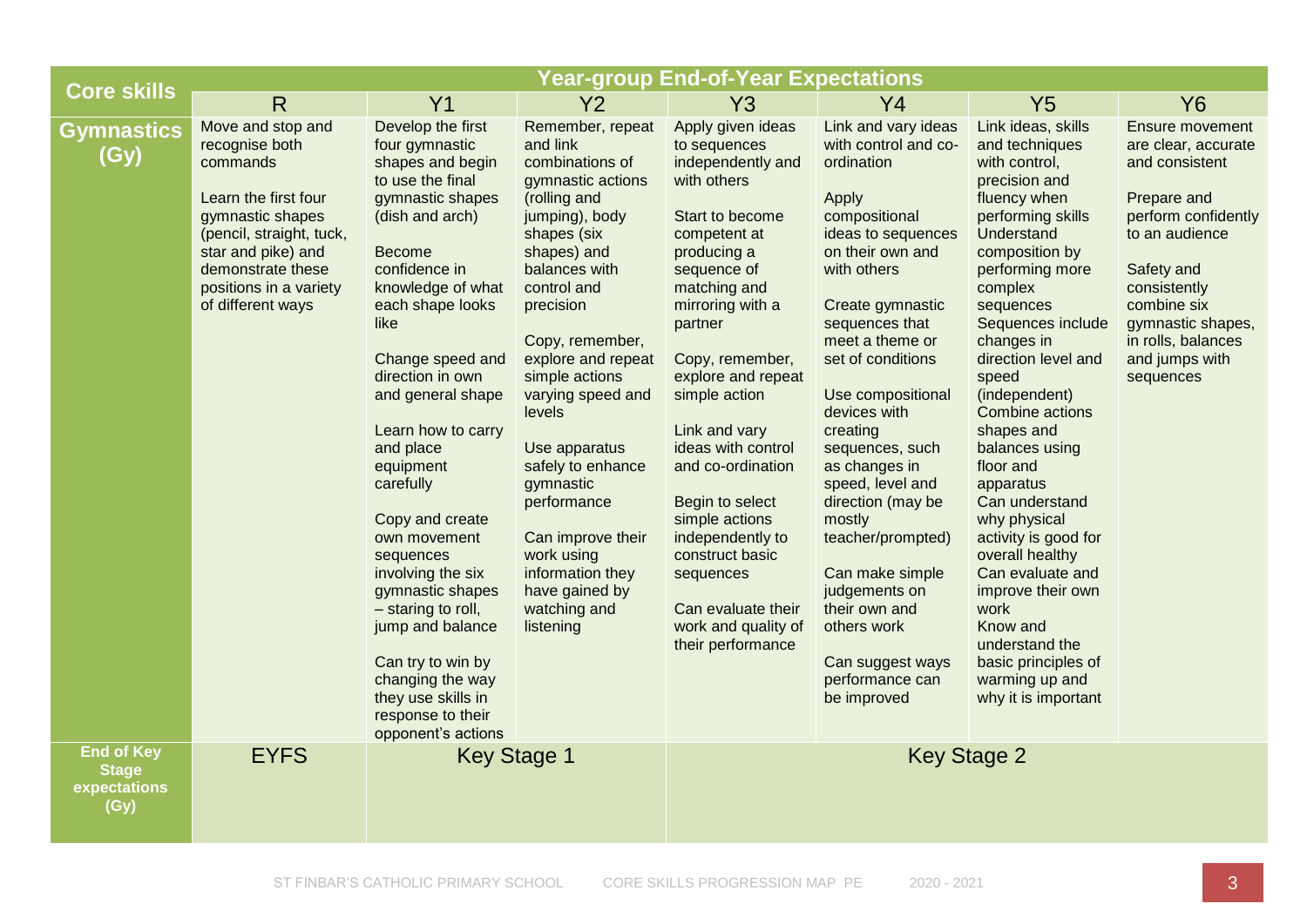|                     | <b>Year-group End-of-Year Expectations</b>                                                                                                        |                                                                                                                                                                                                                                                                                                                                                                                                                                                                                                                                                                                                                                                                                                 |                                                                                                                                                                                                                                                                                                                                                                                                                                                                                                                                                                                                                         |                                                                                                                                                                                                                                                                                                                                                                                                                                                                                                                                                                                                                                                                                   |                                                                                                                                                                                                                                                                                                                                                                                                                                                                                         |                                                                                                                                                                                                                                                                                                                                                                                                   |                                                                                                                                                                                                                                                                                                                                                                                                                                                                                                                                                                                                                                                                                                             |  |  |
|---------------------|---------------------------------------------------------------------------------------------------------------------------------------------------|-------------------------------------------------------------------------------------------------------------------------------------------------------------------------------------------------------------------------------------------------------------------------------------------------------------------------------------------------------------------------------------------------------------------------------------------------------------------------------------------------------------------------------------------------------------------------------------------------------------------------------------------------------------------------------------------------|-------------------------------------------------------------------------------------------------------------------------------------------------------------------------------------------------------------------------------------------------------------------------------------------------------------------------------------------------------------------------------------------------------------------------------------------------------------------------------------------------------------------------------------------------------------------------------------------------------------------------|-----------------------------------------------------------------------------------------------------------------------------------------------------------------------------------------------------------------------------------------------------------------------------------------------------------------------------------------------------------------------------------------------------------------------------------------------------------------------------------------------------------------------------------------------------------------------------------------------------------------------------------------------------------------------------------|-----------------------------------------------------------------------------------------------------------------------------------------------------------------------------------------------------------------------------------------------------------------------------------------------------------------------------------------------------------------------------------------------------------------------------------------------------------------------------------------|---------------------------------------------------------------------------------------------------------------------------------------------------------------------------------------------------------------------------------------------------------------------------------------------------------------------------------------------------------------------------------------------------|-------------------------------------------------------------------------------------------------------------------------------------------------------------------------------------------------------------------------------------------------------------------------------------------------------------------------------------------------------------------------------------------------------------------------------------------------------------------------------------------------------------------------------------------------------------------------------------------------------------------------------------------------------------------------------------------------------------|--|--|
| <b>Core skills</b>  | R                                                                                                                                                 | Y <sub>1</sub>                                                                                                                                                                                                                                                                                                                                                                                                                                                                                                                                                                                                                                                                                  | Y <sub>2</sub>                                                                                                                                                                                                                                                                                                                                                                                                                                                                                                                                                                                                          | <b>Y3</b>                                                                                                                                                                                                                                                                                                                                                                                                                                                                                                                                                                                                                                                                         | <b>Y4</b>                                                                                                                                                                                                                                                                                                                                                                                                                                                                               | Y <sub>5</sub>                                                                                                                                                                                                                                                                                                                                                                                    | <b>Y6</b>                                                                                                                                                                                                                                                                                                                                                                                                                                                                                                                                                                                                                                                                                                   |  |  |
| <b>Games</b><br>(G) | Can throw a ball<br>underarm<br>Can roll a ball or<br>hoop<br>Start showing ability<br>to work with a<br>partner in<br>throwing/catching<br>games | Can throw and catch<br>a ball with a partner<br>Can move fluently<br>by changing<br>direction and speed<br>easily and avoiding<br>collisions<br>Can show control<br>and accuracy with a<br>basic action for<br>rolling, under<br>throwing, striking a<br>ball and kicking<br>Can choose and use<br>skills effectively for<br>particular games<br>understand the<br>conceptions of<br>aiming and hitting<br>into space<br>Can take the ball to<br>a good position for<br>aiming and can use<br>skills in different<br>ways in different<br>games<br>Can watch, copy<br>and describe what<br>others have done<br>Can perform<br>movement phrases<br>using a range of<br>body parts and<br>actions | can pass a ball<br>accurately to a<br>partner over a<br>variety of distances<br>can perform a range<br>of rolling, throwing,<br>striking, kicking,<br>catching and<br>gathering skills with<br>control<br>Can show a good<br>awareness of other<br>in running, chasing<br>and avoiding games<br>Can make simple<br>decisions about<br>when and where to<br>run<br>can vary skills and<br>use tactics to suit<br>different situations<br>can react to<br>situations in a way<br>that helps their<br>partners and makes<br>it difficult for their<br>opponent<br>Can watch, copy<br>and describe what<br>others have done | Can travel whilst<br>bouncing a ball<br>showing control<br>Can use a range of<br>skills to help them<br>keep possession<br>and control of the<br>ball<br>Can perform the<br>basic skills needed<br>for games with<br>control and<br>consistency<br>Can, in pairs make<br>up games and play a<br>simple rallying game<br>Can use a range of<br>skills to keep<br>possession and<br>make progress and<br>make progress<br>towards a goal, on<br>their own and with<br>others<br>Can choose good<br>places to stand<br>when receiving and<br>give reasons for<br>their choice<br>Can choose and use<br>batting or throwing<br>skills to make the<br>game hard for their<br>opponents | Can keep a game<br>going using a range<br>of different ways of<br>throwing<br>Can strike a ball with<br>intent and throw it<br>more accurately<br>when bowling and or<br>fielding<br>Can use a range of<br>skills with increasing<br>control<br>Can effectively play<br>a competitive<br>net/wall game<br>Can keep and use<br>rules they are given<br>Can try to make<br>things difficult for<br>their opponent by<br>directing the ball to<br>space, at different<br>speeds and height | Can travel with a ball<br>showing changes of<br>speed and directions<br>using either foot or<br>hand<br>Can use a range of<br>techniques when<br>passing e.g. high,<br>low, bounced, fast,<br>slow<br>Can hit a ball with<br>purpose, varying the<br>speed, height and<br>direction<br>Can hit the ball from<br>both sides of the<br>body<br>Can judge how far<br>they can run to<br>score points | Can dribble<br>effectively around<br>obstacles<br>Can show precision<br>and accuracy when<br>sending and<br>receiving<br>Perform skills with<br>accuracy,<br>confidence and<br>control<br>Can combine and<br>perform skill with<br>control. Adapting<br>them to meet the<br>needs of the<br>situation<br>Play shots on both<br>sides of the body<br>and above their<br>heads in practises<br>and when the<br>opportunity arises in<br>a game use different<br>ways of bowling<br>Can play games<br>showing tactical<br>awareness and<br>knowledge of rules<br>and scoring<br>Can respond<br>consistently in the<br>games they play,<br>choosing and using<br>skills which meet the<br>need of the situation |  |  |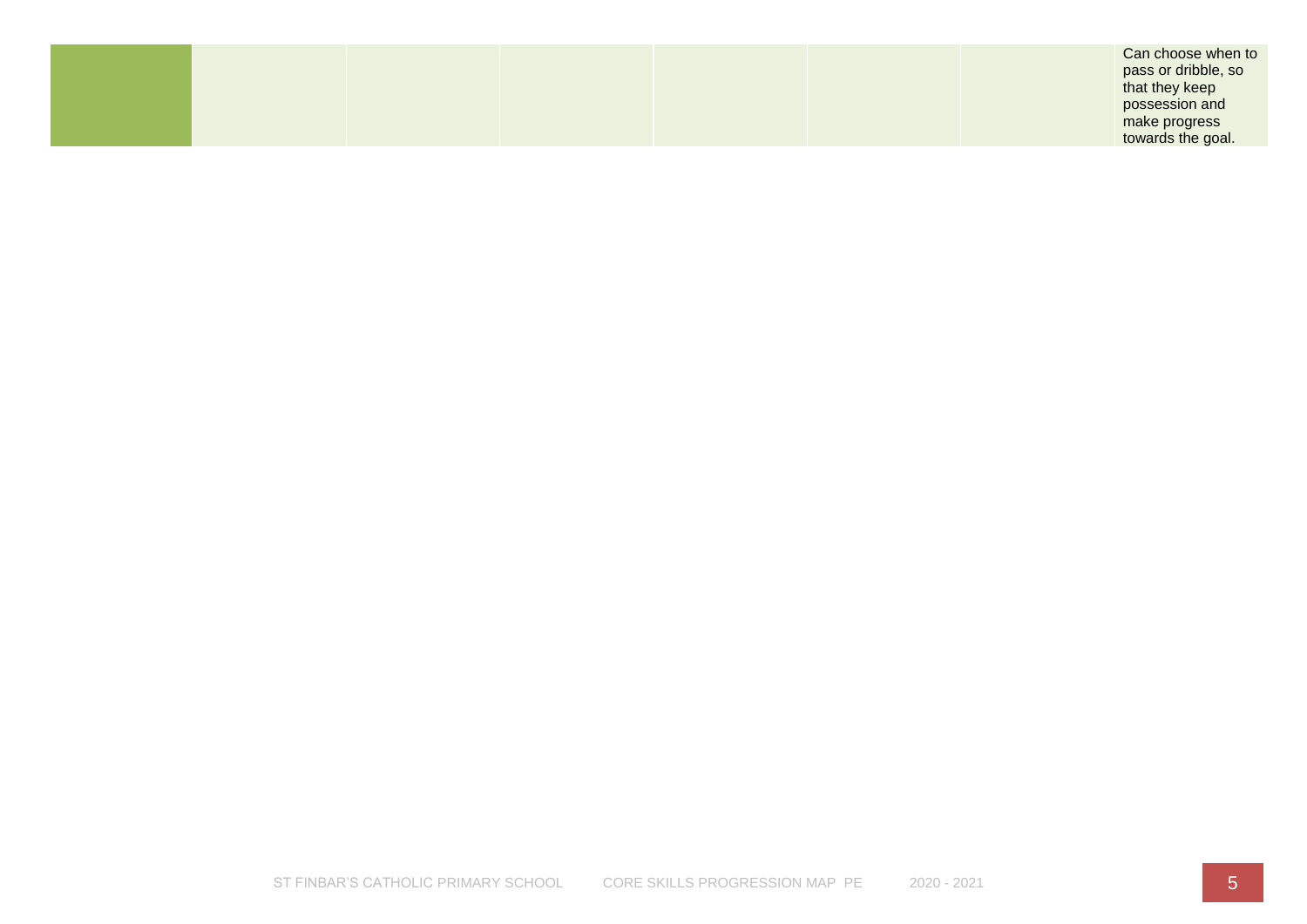ST FINBAR'S CATHOLIC PRIMARY SCHOOL CORE SKILLS PROGRESSION MAP PE 2020 - 2021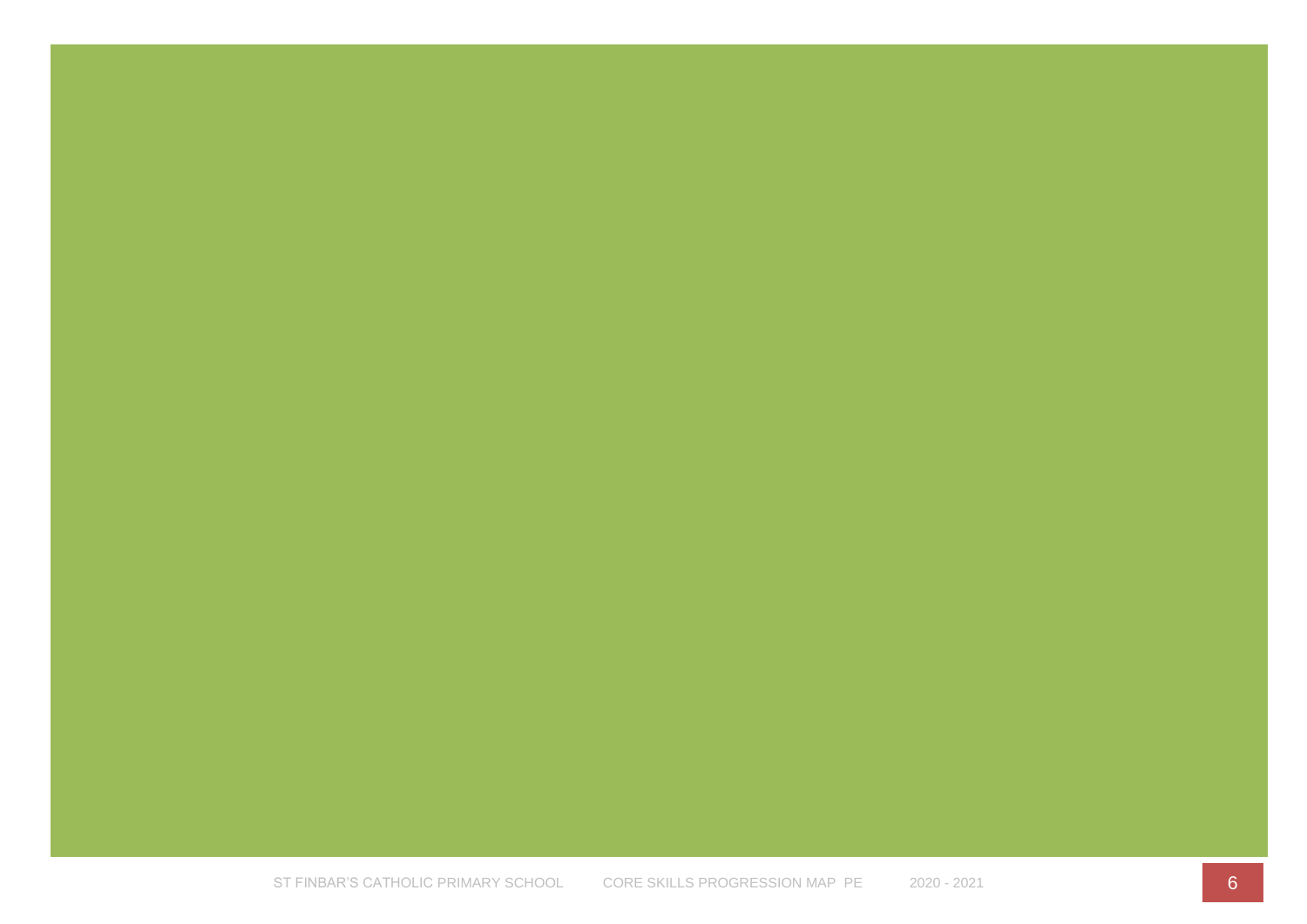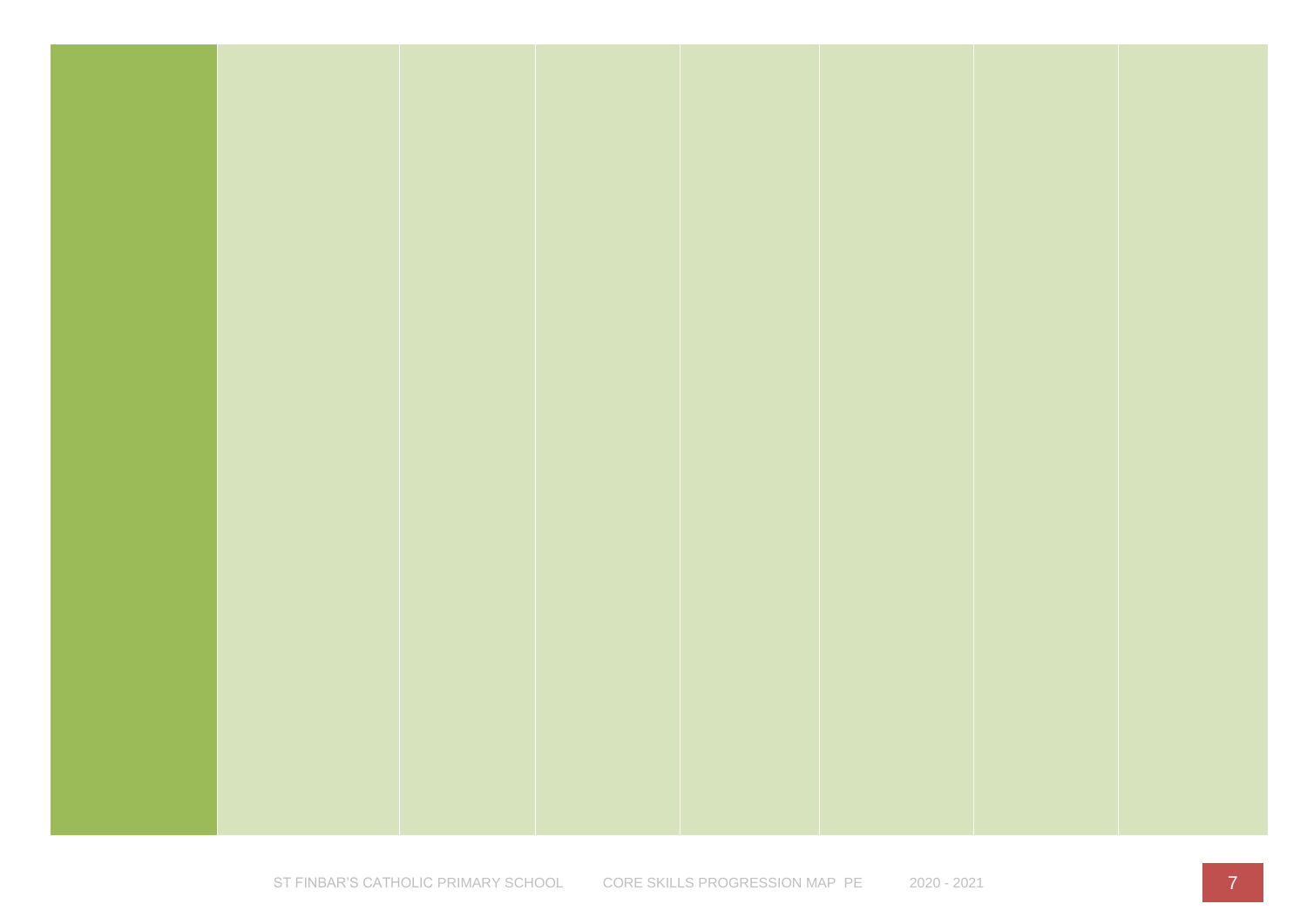| <b>Outdoor &amp;</b><br>adventurous<br>(OA)        |                                                                                                                                                                                                                                             |                                                                                                                                       |                                                                                                                                                                                                                                                                                 | Develops listening<br>skills<br>Create simple body<br>shapes<br>Listens to<br>instructions from a<br>partner/adults<br>Beginning to think<br>activities through<br>and problem solve<br>Discuss and work<br>with others in a<br>group<br>Demonstrate an<br>understanding of<br>how to stay safe | Develops strong<br>listening skills<br>Use simple maps<br>Beginning to think<br>activities through and<br>problem solve<br>Choose and apply<br>strategies to solve<br>problems with support<br>Discuss and work<br>with others in a group<br>Demonstrates an<br>understanding of how<br>to stay safe. | Develop strong<br>listening skills<br>Use and interpret<br>simple maps<br>Think of activities<br>through and<br>problem solve using<br>general knowledge<br>Choose and apply<br>strategies to solve<br>problems with<br>support<br>Discuss and work<br>others in a group<br>Demonstrate an<br>understanding of<br>how to stay safe | Develop strong<br>listening skills<br>Use and interpret<br>simple maps<br>Think of activities<br>through and problem<br>solve using general<br>knowledge<br>Choose and apply<br>strategies to solve<br>problems with<br>support<br>Discuss and work<br>with others in a<br>group<br>Demonstrate an<br>understanding of<br>how to stay safe |
|----------------------------------------------------|---------------------------------------------------------------------------------------------------------------------------------------------------------------------------------------------------------------------------------------------|---------------------------------------------------------------------------------------------------------------------------------------|---------------------------------------------------------------------------------------------------------------------------------------------------------------------------------------------------------------------------------------------------------------------------------|-------------------------------------------------------------------------------------------------------------------------------------------------------------------------------------------------------------------------------------------------------------------------------------------------|-------------------------------------------------------------------------------------------------------------------------------------------------------------------------------------------------------------------------------------------------------------------------------------------------------|------------------------------------------------------------------------------------------------------------------------------------------------------------------------------------------------------------------------------------------------------------------------------------------------------------------------------------|--------------------------------------------------------------------------------------------------------------------------------------------------------------------------------------------------------------------------------------------------------------------------------------------------------------------------------------------|
| <b>Athletics</b><br>(A)                            | Learn skills of running,<br>jumping and throwing with<br>a range of equipment<br>Use comparative<br>language e.g. further,<br>faster, longer and be able<br>to physically demonstrate<br>this<br>Vary speed of running<br>based on commands | Throw a variety of<br>objects with one<br>hand<br>Jump from a<br>standing position<br>Change speed and<br>direction whilst<br>running | Jump from a<br>standing position<br>Develop skills of<br>running, jumping<br>and throwing by<br>increasing speed<br>and velocity<br>Set a simple target<br>from improving<br>performance e.g. to<br>jump further. Be<br>able to measure this<br>and use equipment<br>to do this | Change speed and<br>direction whilst<br>running<br>Jump accurately<br>from a standing<br>position<br>Throw a variety of<br>objects with one<br>hand and know<br>how to aim these to<br>improve<br>performance                                                                                   | Run at a speed<br>appropriate to the<br>distance being ran<br>Take a running jump<br>with appropriate feet<br>patterns and<br>movements<br>Demonstrate a range<br>of throwing action<br>using a variety of<br>objects                                                                                 | Improve and sustain<br>running technique at<br>different speeds<br>Demonstrate<br>accuracy and<br>technique in a range<br>of throwing and<br>jumping actions<br>Identify and explain<br>good athletic<br>performance                                                                                                               | Control take-off and<br>landing when<br>jumping<br>Be accurate with<br>when throwing for<br>distance<br>Combine running<br>and jumping well                                                                                                                                                                                                |
| <b>Evaluating</b><br>performance<br>$\mathsf{(E)}$ | Can talk about what they<br>have done<br>Can describe what other<br>people have done                                                                                                                                                        | Can describe what<br>other people did<br>Can say how they<br>can improve                                                              | Can talk about what<br>is different between<br>what they did and<br>what someone else<br>did<br>Can say how they<br>can improve                                                                                                                                                 | With help, they can<br>recognise how<br>performance could<br>be improved                                                                                                                                                                                                                        | Can explain how their<br>work is similar and<br>different from that of<br>others<br>Can use their<br>comparison to<br>improve their work                                                                                                                                                              | Can compare and<br>comment on skills,<br>techniques and<br>ideas they and<br>others have used<br>Can modify and use<br>skills or techniques<br>to improve their<br>work                                                                                                                                                            | Can analyse and<br>explain why I have<br>used specific skills or<br>techniques<br>Can create their own<br>success criteria for<br>evaluating                                                                                                                                                                                               |